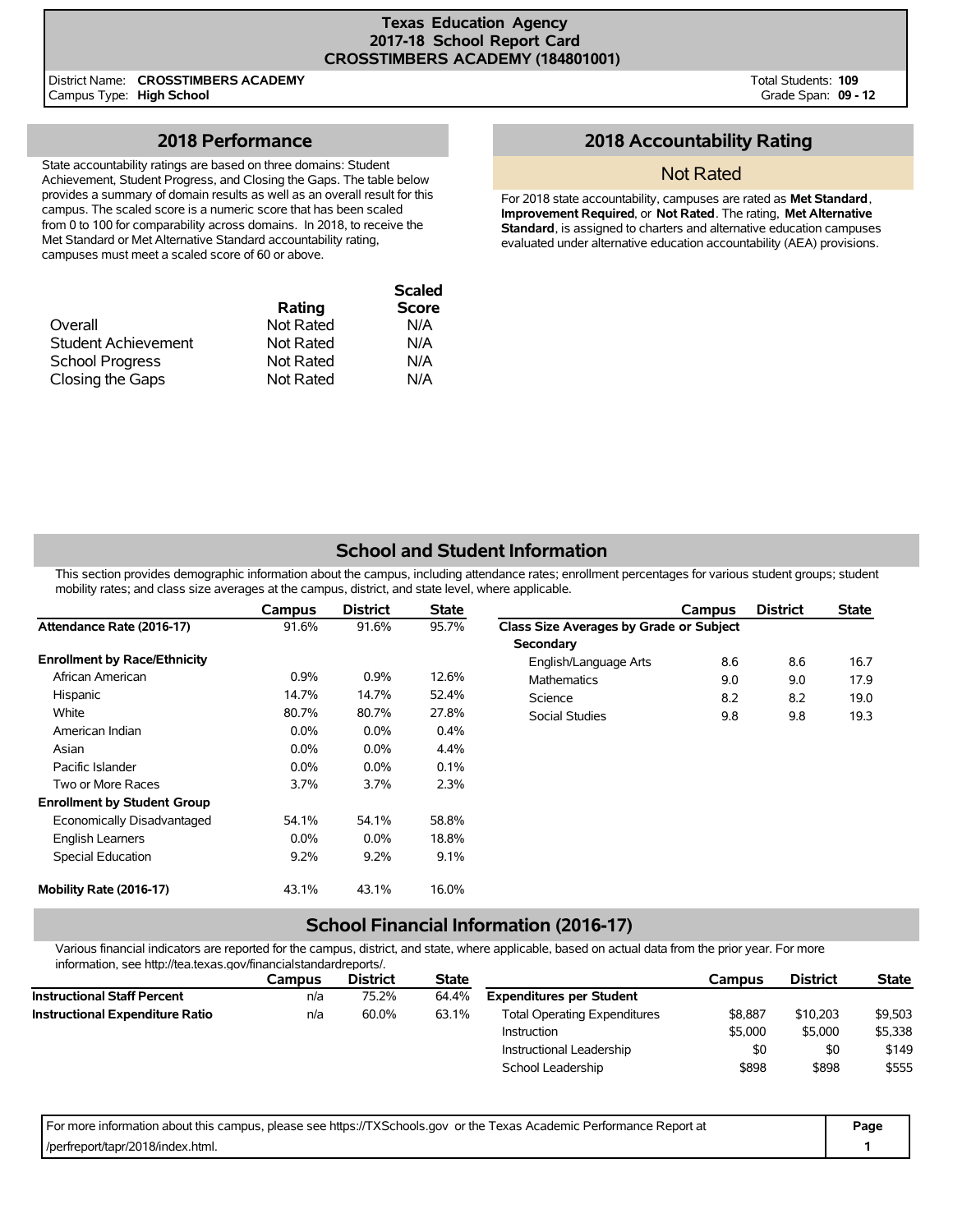### Texas Education Agency **CROSSTIMBERS ACADEMY (184801001)** 2017-18 School Report Card **CROSSTIMBERS ACADEMY**

|                                                                                |      |              |                 |               |                          |        |              |          |       |                | Two or  |               |
|--------------------------------------------------------------------------------|------|--------------|-----------------|---------------|--------------------------|--------|--------------|----------|-------|----------------|---------|---------------|
|                                                                                |      |              |                 |               | African                  |        |              | American |       | <b>Pacific</b> | More    | Econ          |
|                                                                                |      | <b>State</b> | <b>District</b> |               | Campus American Hispanic |        | White        | Indian   | Asian | Islander       | Races   | <b>Disadv</b> |
| STAAR Performance Rates at Approaches Grade Level or Above (All Grades Tested) |      |              |                 |               |                          |        |              |          |       |                |         |               |
| All Subjects                                                                   | 2018 | 77%          | 53%             | 53%           | ÷,                       | $\ast$ | 51%          |          |       | ۰              | $\ast$  | 52%           |
|                                                                                | 2017 | 75%          | $\ast$          | $\star$       | $\ast$                   | $\ast$ | $\ast$       |          |       |                | $\ast$  | $\ast$        |
| Reading                                                                        | 2018 | 74%          | $\ast$          | $\star$       |                          | $\ast$ | $\ast$       |          |       | L              | $\ast$  | $\ast$        |
|                                                                                | 2017 | 72%          | $\ast$          | $\star$       |                          | $\ast$ | $\ast$       |          |       |                | $\ast$  | ∗             |
| <b>Mathematics</b>                                                             | 2018 | 81%          | ж               | ÷             |                          | $\ast$ | $\ast$       |          |       | Ē,             | $\ast$  |               |
|                                                                                | 2017 | 79%          |                 |               |                          | $\ast$ | $\ast$       |          |       |                | $\ast$  |               |
| Science                                                                        | 2018 | 80%          | $\ast$          |               |                          | $\ast$ | $\ast$       |          |       |                | $\ast$  |               |
|                                                                                | 2017 | 79%          | $\ast$          | $\star$       |                          | $\ast$ | $\ast$       |          |       |                | $\ast$  |               |
| Social Studies                                                                 | 2018 | 78%          |                 | $\star$       |                          | $\ast$ | $\ast$       |          |       | Ē,             | $\ast$  |               |
|                                                                                | 2017 | 77%          |                 | $\star$       | $\ast$                   | $\ast$ | $\ast$       |          |       |                | $\ast$  | $\ast$        |
| STAAR Performance Rates at Meets Grade Level or Above (All Grades Tested)      |      |              |                 |               |                          |        |              |          |       |                |         |               |
| All Subjects                                                                   | 2018 | 48%          | 21%             | 21%           |                          | $\ast$ | 19%          |          |       |                | $\ast$  | 20%           |
|                                                                                | 2017 | 45%          | $\ast$          | $\star$       | $\ast$                   | $\ast$ | $\ast$       |          |       |                | $\ast$  | $\ast$        |
| Reading                                                                        | 2018 | 46%          | $\ast$          | $\star$       |                          | $\ast$ | $\ast$       |          |       | L              | $\ast$  | $\ast$        |
|                                                                                | 2017 | 44%          |                 |               |                          | $\ast$ |              |          |       |                |         |               |
| <b>Mathematics</b>                                                             | 2018 | 50%          | $\ast$          |               |                          | $\ast$ | $\ast$       |          |       |                | $\ast$  | $\ast$        |
|                                                                                | 2017 | 46%          |                 |               |                          | $\ast$ | $\ast$       |          |       | L,             | $\ast$  | $\ast$        |
| Science                                                                        | 2018 | 51%          | $\ast$          |               |                          | $\ast$ | $\ast$       |          |       | ÷.             | $\ast$  |               |
|                                                                                | 2017 | 49%          |                 |               |                          | $\ast$ |              |          |       |                |         |               |
| Social Studies                                                                 | 2018 | 53%          | $\ast$          |               |                          | $\ast$ | $\ast$       |          |       | ÷.             | $\ast$  | $\ast$        |
|                                                                                | 2017 | 49%          | $\ast$          | $\star$       | $\ast$                   | $\ast$ | $\ast$       |          |       | L.             | $\ast$  | $\ast$        |
| STAAR Performance Rates at Masters Grade Level (All Grades Tested)             |      |              |                 |               |                          |        |              |          |       |                |         |               |
| All Subjects                                                                   | 2018 | 22%          | 4%              | 4%            | ٠                        | ∗      | 4%           |          |       |                | ∗       | 6%            |
|                                                                                | 2017 | 20%          | $\ast$          | $\star$       | $\ast$                   | $\ast$ | $\ast$       |          |       | ÷.             | $\ast$  | $\ast$        |
| Reading                                                                        | 2018 | 19%          |                 | $\star$       |                          | $\ast$ | $\ast$       |          |       | ۰              | $\ast$  | $\ast$        |
|                                                                                | 2017 | 19%          | $\ast$          | $\star$       |                          | $\ast$ | $\ast$       |          |       |                | $\ast$  | $\ast$        |
| <b>Mathematics</b>                                                             | 2018 | 24%          | $\ast$          | ÷             |                          | $\ast$ | ∗            |          |       | L.             | $\star$ | $\star$       |
|                                                                                | 2017 | 22%          | $\ast$          | ÷             |                          | $\ast$ | $\ast$       |          |       | L,             | $\ast$  |               |
| Science                                                                        | 2018 | 23%          |                 | A             |                          | $\ast$ | $\ast$       |          |       |                |         |               |
|                                                                                | 2017 | 19%          | $\ast$          | $\star$       |                          | $\ast$ | $\ast$       |          |       | ۰              | $\ast$  |               |
| Social Studies                                                                 | 2018 | 31%          | $\ast$          | $\star$       | J.                       | $\ast$ | $\ast$       |          |       | L,             | $\ast$  | $\ast$        |
|                                                                                | 2017 | 27%          | $\ast$          | ÷             | $\ast$                   | $\ast$ | $\ast$       |          |       | Ē,             | $\ast$  | $\ast$        |
|                                                                                |      |              |                 |               |                          |        |              |          |       |                |         |               |
| Academic Growth Score (All Grades Tested)                                      |      |              |                 |               |                          | ∗      |              |          |       |                | ∗       |               |
| All Subjects                                                                   | 2018 | 69           | 42              | 42            | ۰                        | $\ast$ | 35           |          |       | ۳              | $\ast$  | 36<br>$\ast$  |
| Reading                                                                        | 2018 | 69           | 50<br>$\ast$    | 50<br>$\star$ |                          | $\ast$ | 39<br>$\ast$ |          |       |                |         | $\ast$        |
| Mathematics                                                                    | 2018 | 70           |                 |               |                          |        |              |          |       | L,             |         |               |

For more information about this campus, please see https://TXSchools.gov or the Texas Academic Performance Report at **Page**

/perfreport/tapr/2018/index.html. **2**

'?' Indicates that the data for this item were statistically improbable, or were reported outside a reasonable range. '' Indicates zero observations reported for this group. '\*' Indicates results are masked due to small numbers to protect student confidentiality. Moreover, the this discussed at a reporting is not applicable for this group.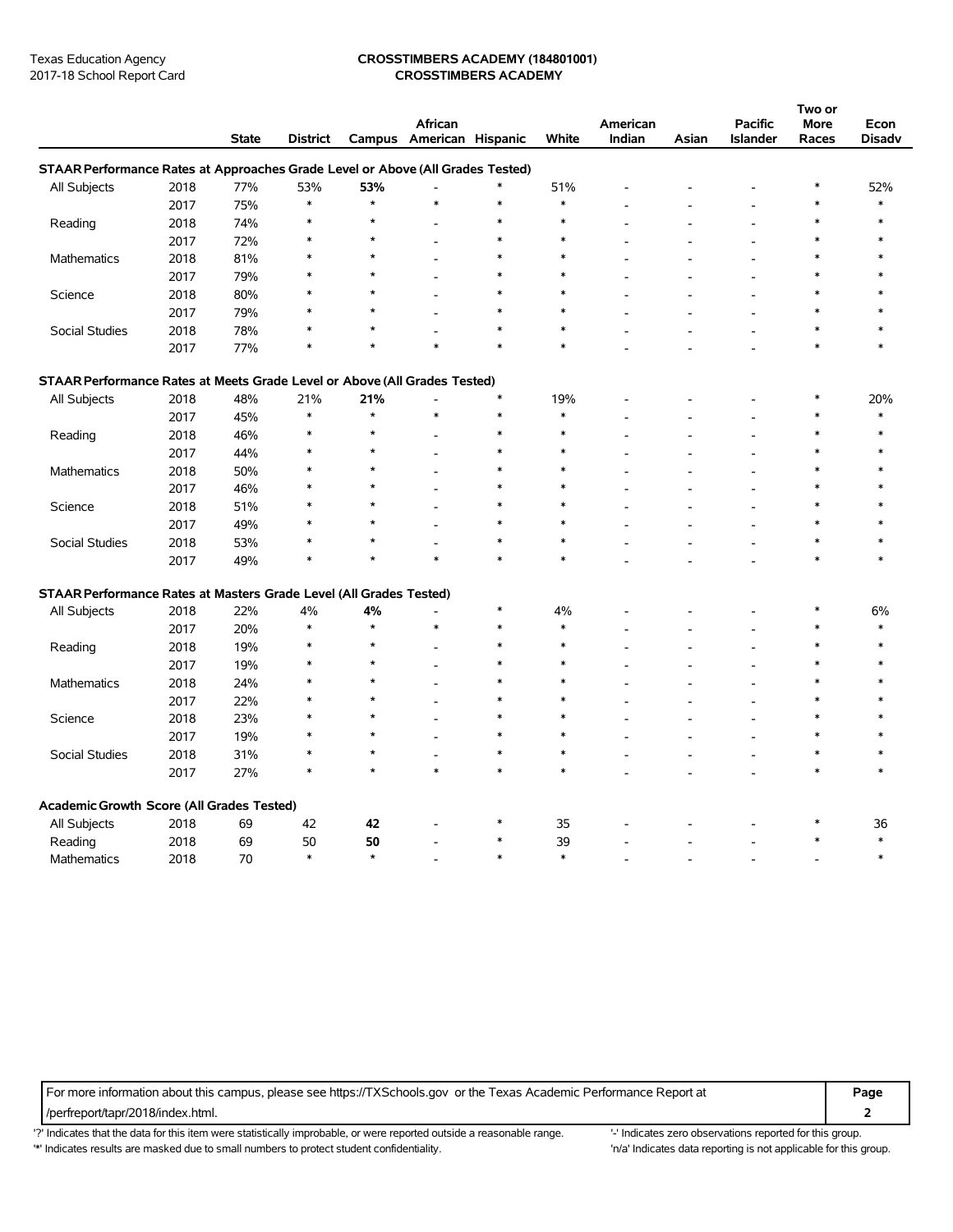### Texas Education Agency **CROSSTIMBERS ACADEMY (184801001)** 2017-18 School Report Card **CROSSTIMBERS ACADEMY**

|                                                             | <b>State</b> | <b>District</b> |         | African                      | Campus American Hispanic | White  | American<br>Indian | Asian | <b>Pacific</b><br><b>Islander</b> | Two or<br><b>More</b><br>Races | Econ<br>Disadv |
|-------------------------------------------------------------|--------------|-----------------|---------|------------------------------|--------------------------|--------|--------------------|-------|-----------------------------------|--------------------------------|----------------|
| Annual Dropout Rate (Gr 9-12)                               |              |                 |         |                              |                          |        |                    |       |                                   |                                |                |
| 2016-17                                                     | 1.9%         | 6.0%            | 6.0%    | $\ast$                       | 0.0%                     | 7.3%   | $\ast$             |       |                                   | *                              | 5.2%           |
| 2015-16                                                     | 2.0%         | 5.8%            | 5.8%    | 0.0%                         | 0.0%                     | 7.7%   | $\ast$             |       |                                   | $\ast$                         | 12.7%          |
| 4-Year Longitudinal Rate (Gr 9-12)                          |              |                 |         |                              |                          |        |                    |       |                                   |                                |                |
| Class of 2017                                               |              |                 |         |                              |                          |        |                    |       |                                   |                                |                |
| Graduated                                                   | 89.7%        | 81.3%           | 81.3%   | $\ast$                       | 100.0%                   | 78.0%  |                    |       |                                   |                                | 84.0%          |
| Graduates, TxCHSE, & Cont 94.1%<br>Class of 2016            |              | 83.3%           | 83.3%   | $\ast$                       | 100.0%                   | 80.5%  |                    |       |                                   | ∗                              | 84.0%          |
| Graduated                                                   | 89.1%        | 77.1%           | 77.1%   | $\overline{\phantom{0}}$     | 85.7%                    | 75.0%  | $\ast$             |       |                                   | $\ast$                         | 61.5%          |
| Graduates, TxCHSE, & Cont 93.8%                             |              | 80.0%           | 80.0%   | $\overline{\phantom{a}}$     | 85.7%                    | 79.2%  | $\ast$             |       |                                   | *                              | 61.5%          |
| 5-Year Extended Longitudinal Rate (Gr 9-12)                 |              |                 |         |                              |                          |        |                    |       |                                   |                                |                |
| Class of 2016                                               |              |                 |         |                              |                          |        |                    |       |                                   |                                |                |
| Graduated                                                   | 91.6%        | 77.1%           | 77.1%   | $\qquad \qquad \blacksquare$ | 85.7%                    | 75.0%  | $\ast$             |       |                                   |                                | 61.5%          |
| Graduates, TxCHSE, & Cont 93.4%                             |              | 80.0%           | 80.0%   | $\overline{\phantom{a}}$     | 85.7%                    | 79.2%  | $\ast$             |       |                                   | $\ast$                         | 61.5%          |
| Class of 2015                                               |              |                 |         |                              |                          |        |                    |       |                                   |                                |                |
| Graduated                                                   | 91.3%        | 84.4%           | 84.4%   | $\ast$                       | 83.3%                    | 84.0%  |                    |       |                                   |                                | 71.4%          |
| Graduates, TxCHSE, & Cont 93.3%                             |              | 87.5%           | 87.5%   | $\ast$                       | 83.3%                    | 88.0%  |                    |       |                                   |                                | 71.4%          |
| 6-Year Extended Longitudinal Rate (Gr 9-12)                 |              |                 |         |                              |                          |        |                    |       |                                   |                                |                |
| Class of 2015                                               |              |                 |         |                              |                          |        |                    |       |                                   |                                |                |
| Graduated                                                   | 91.8%        | 84.4%           | 84.4%   | $\ast$                       | 83.3%                    | 84.0%  |                    |       |                                   |                                | 71.4%          |
| Graduates, TxCHSE, & Cont 93.3%                             |              | 90.6%           | 90.6%   | $\ast$                       | 83.3%                    | 92.0%  |                    |       |                                   |                                | 78.6%          |
| Class of 2014<br>Graduated                                  | 90.9%        | 91.3%           | 91.3%   | $\ast$                       | 100.0%                   | 89.2%  |                    |       |                                   |                                | 93.8%          |
| Graduates, TxCHSE, & Cont 92.8%                             |              | 93.5%           | 93.5%   | $\ast$                       | 100.0%                   | 91.9%  |                    |       |                                   |                                | 93.8%          |
| 4-Year Federal Graduation Rate Without Exclusions (Gr 9-12) |              |                 |         |                              |                          |        |                    |       |                                   |                                |                |
| Class of 2017                                               | 89.7%        | 80.0%           | 80.0%   | $\ast$                       | 100.0%                   | 76.7%  |                    |       |                                   | ∗                              | 81.5%          |
|                                                             |              |                 |         |                              |                          |        | $\ast$             |       |                                   | $\ast$                         |                |
| Class of 2016                                               | 89.1%        | 78.4%           | 78.4%   | $\overline{\phantom{a}}$     | 87.5%                    | 76.0%  |                    |       |                                   |                                | 64.3%          |
| RHSP/DAP Graduates (Longitudinal Rate)                      |              |                 |         |                              |                          |        |                    |       |                                   |                                |                |
| Class of 2017                                               | 88.5%        | $\ast$          | $\star$ |                              | $\ast$                   | $\ast$ |                    |       |                                   |                                | $\ast$         |
| Class of 2016                                               | 87.4%        | 36.0%           | 36.0%   |                              | 0.0%                     | 41.2%  | $\ast$             |       |                                   | $\ast$                         | 14.3%          |
| RHSP/DAP/FHSP-E/FHSP-DLA Graduates (Longitudinal Rate)      |              |                 |         |                              |                          |        |                    |       |                                   |                                |                |
| Class of 2017                                               | 85.9%        | 69.2%           | 69.2%   | *                            | 40.0%                    | 75.0%  |                    |       |                                   |                                | 81.0%          |
| Class of 2016                                               | 85.1%        | 33.3%           | 33.3%   |                              | 0.0%                     | 38.9%  |                    |       |                                   |                                | 12.5%          |
| College, Career, and Military Ready (Annual Graduates)      |              |                 |         |                              |                          |        |                    |       |                                   |                                |                |
| 2016-17                                                     | 54.2%        | 5.1%            | 5.1%    | $\ast$                       | $\ast$                   | 6.3%   | $\ast$             |       |                                   | ∗                              | 5.3%           |
| <b>SAT/ACT Results (Annual Graduates)</b>                   |              |                 |         |                              |                          |        |                    |       |                                   |                                |                |
| Tested                                                      |              |                 |         |                              |                          |        |                    |       |                                   |                                |                |
| Class of 2017                                               | 73.5%        | 2.6%            | 2.6%    |                              | $\ast$                   | 3.1%   |                    |       |                                   |                                | 5.3%           |
| Class of 2016                                               | 71.6%        | 0.0%            | 0.0%    | $\ast$                       | 0.0%                     | 0.0%   | $\ast$             |       |                                   | $\ast$                         | 0.0%           |
| Average SAT Score                                           |              |                 |         |                              |                          |        |                    |       |                                   |                                |                |
| Class of 2017                                               | 1019         | ∗               | $\star$ |                              |                          | $\ast$ |                    |       |                                   |                                | $\ast$         |
| Class of 2016                                               | 1375         |                 |         |                              |                          |        |                    |       |                                   |                                |                |
| Average ACT Score                                           |              |                 |         |                              |                          |        |                    |       |                                   |                                |                |
| Class of 2017                                               | 20.3         |                 |         |                              |                          |        |                    |       |                                   |                                |                |
| Class of 2016                                               | 20.3         |                 |         |                              |                          |        |                    |       |                                   |                                |                |

For more information about this campus, please see https://TXSchools.gov or the Texas Academic Performance Report at **Page** /perfreport/tapr/2018/index.html. **3**

'?' Indicates that the data for this item were statistically improbable, or were reported outside a reasonable range. "Indicates zero observations reported for this group.

'\*' Indicates results are masked due to small numbers to protect student confidentiality. 'n/a' Indicates data reporting is not applicable for this group.